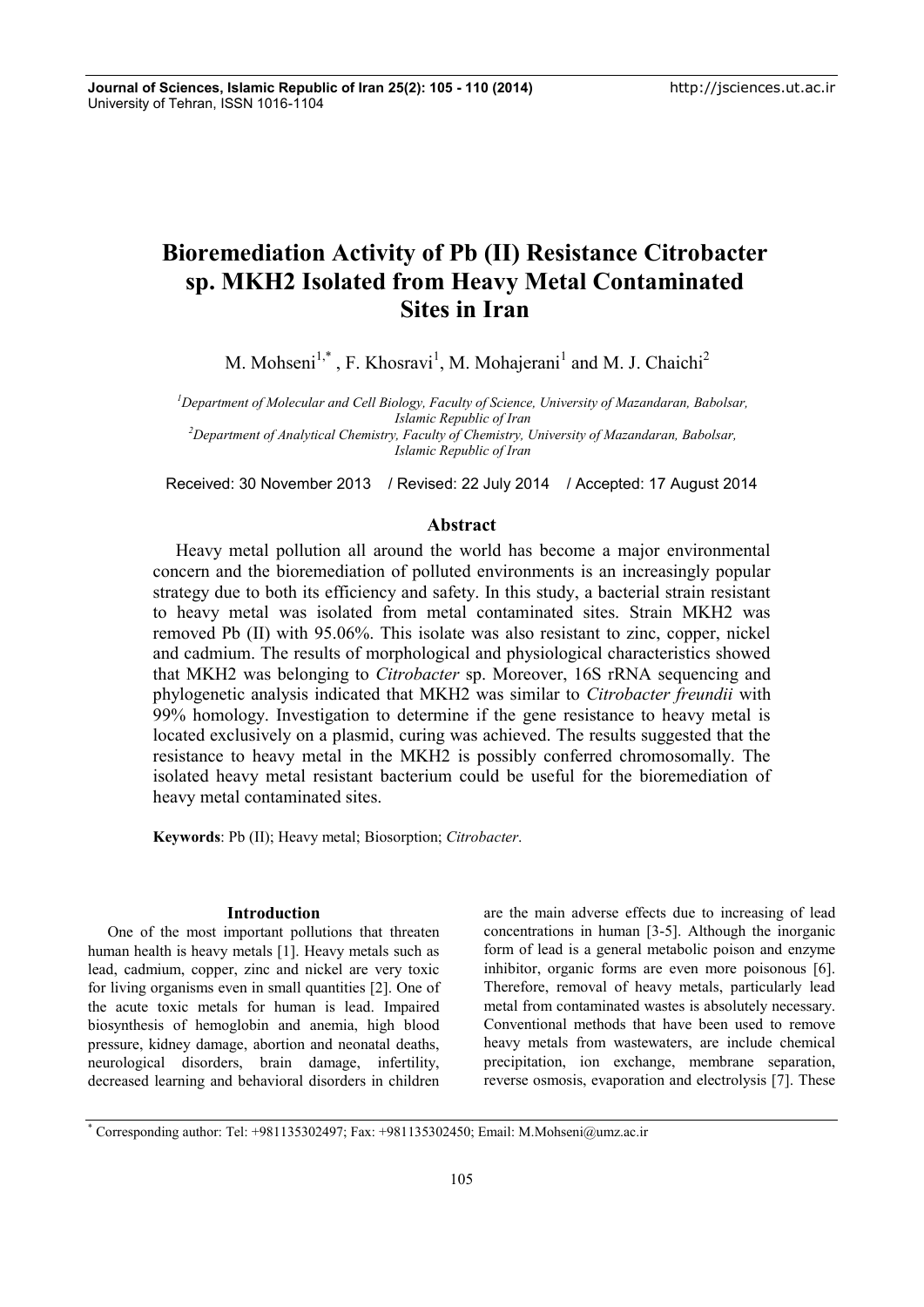methods have their disadvantages. For example, Chemical precipitation cause to the production of toxic sludge. These techniques are not suitable for effluents containing less than  $100 \text{ mg } L^{-1}$  of targeted heavy metals [8, 9]. In addition, ion exchange processes are too expensive due to the high cost of synthetic resins [10]. Therefore, methods are expensive and harmful to the environment.

One of the best ways to remove heavy metals from the environment, which recently have attracted a lot of interest, is the use of microorganisms [11, 12]. Bioremediation is the most efficient and least method for treating of heavy metal contaminated soils [13]. Recent studies focused on the biological treatments capable to remove heavy metals from contaminated sites [14, 15]. The use of microorganisms not only low cost and safe for the environment, but also has a high yield and is readily available [16].

This study aimed to isolate and identify bacteria resistant to lead from contaminated wastes. Strain that showed the high removal lead was selected. In addition, to determine if the gene resistance to heavy metal is located exclusively on a plasmid, curing was achieved.

#### **Materials and Methods**

All chemicals and culture media were purchased from Merck Chemical Co. (Germany), through a local agency.

## **Screening of lead resistance bacteria**

For screening of lead resistance bacteria, the contaminated wastewater samples were collected then 1% inoculated into LB medium (containing gL-1 distilled water: tryptone, 10.0; yeast extract, 5.0; NaCl, 5.0, and glucose, 1.0) containing of 200 mg $L^{-1}$  lead. The c flasks were incubated on an orbital shaker at 28°C and 100 rpm. After 24 hours, 100 µL of the culture medium transferred to fresh nutrient agar plates supplemented with 500 mgL<sup>-1</sup> lead then incubated at 28°C for 24 su hours. The bacterial colonies differing in morphological characteristics were selected and checked for purity and used for further studies. The isolates were stored in 15%  $(v/v)$  glycerol solution at -86 $\degree$ C.

# **Measuring the elimination rate of lead**

In order to obtain the high concentration of metals uptake by the isolated bacteria, the strains were cultured into 100 mL of LB medium containing 80 mgL<sup>-1</sup> lead. The flasks were incubated on orbital shaker at 30°C, 150 rpm for 24 hours. Then the cultures were centrifuged at 6500 rpm for 15 minutes. The Pb (II) concentrations of the supernatants were determined

using Atomic absorption spectroscopy (AAS) (Thermo Electron, USA). Therefore the superior strains were selected for further lead biosorption studies. All experiments were repeated three times [7, 17].

### **MIC determination of heavy metals**

The cross heavy metal resistance of bacterial isolate was evaluated as minimum inhibitory concentration (MIC) of metals such as lead (Pb), copper (Cu), zinc (Zn), cadmium (Cd) and nickel (Ni). MIC has been defined with the agar dilution method [18, 19]. All metal salts were added to the nutrient agar after autoclaving and cooling to 50°C from filter sterilized stock solutions. The metal salts used for this study included  $Pb(NO<sub>3</sub>)<sub>2</sub>$ ,  $Cd(NO<sub>3</sub>)<sub>2</sub>$ ,  $NiCl<sub>2</sub>$ ,  $ZnSO<sub>4</sub>$  and CuSO4. For evaluating the resistance of the bacteria, the sterile metal stock solutions were added into nutrient agar to give a final concentration of 0.5–12 mM as required. Then the bacteria cultured radially in the plates and incubated at 28°C for 48 hours. The absence of bacterial growth indicated its sensitivity, while the presence of bacterial growth indicated that bacteria were resistant.

## **Growth inhibitory by cyanide**

In addition, cyanide growth inhibitory was determined according to the method described by Babu *et al.* 1996 [20]. Isolated strain was grown in LB medium contain 0.5-8.0 mM NaCN. The tubes were incubated at 28°C and 120 rpm for 24 hours.

### **Plasmid curing**

Curing was performed using LB medium as described by Smejkal *et al*. (2001) and Turnbull *et al.* (2001) [21, 22]. A 1 mL aliquot of an overnight culture of strain MKH2 was inoculated into 100 mL of fresh LB medium and incubated at 28°C for 30 days. Every 24 hours for 30 days, successive subcultures were performed from the culture to the nutrient agar plates supplemented with 4 mM lead and incubated at 28 °C.

Antibiotic resistance to ampicillin was done for parent and cured bacteria. Fresh LB medium containing various concentrations of antibiotic ampicillin (1-200  $\mu$ gmL<sup>-1</sup>) was prepared. Both parent and cured bacteria were inoculated into medium and observed after 24 hours.

### **Identification of Pb resistant isolate**

For identification of the bacterial isolate, morphological and physiological characteristics was undertaken as described in *Bergey's* manual of systematic bacteriology [23]. The shape and colors of the colonies were examined then morphology of isolate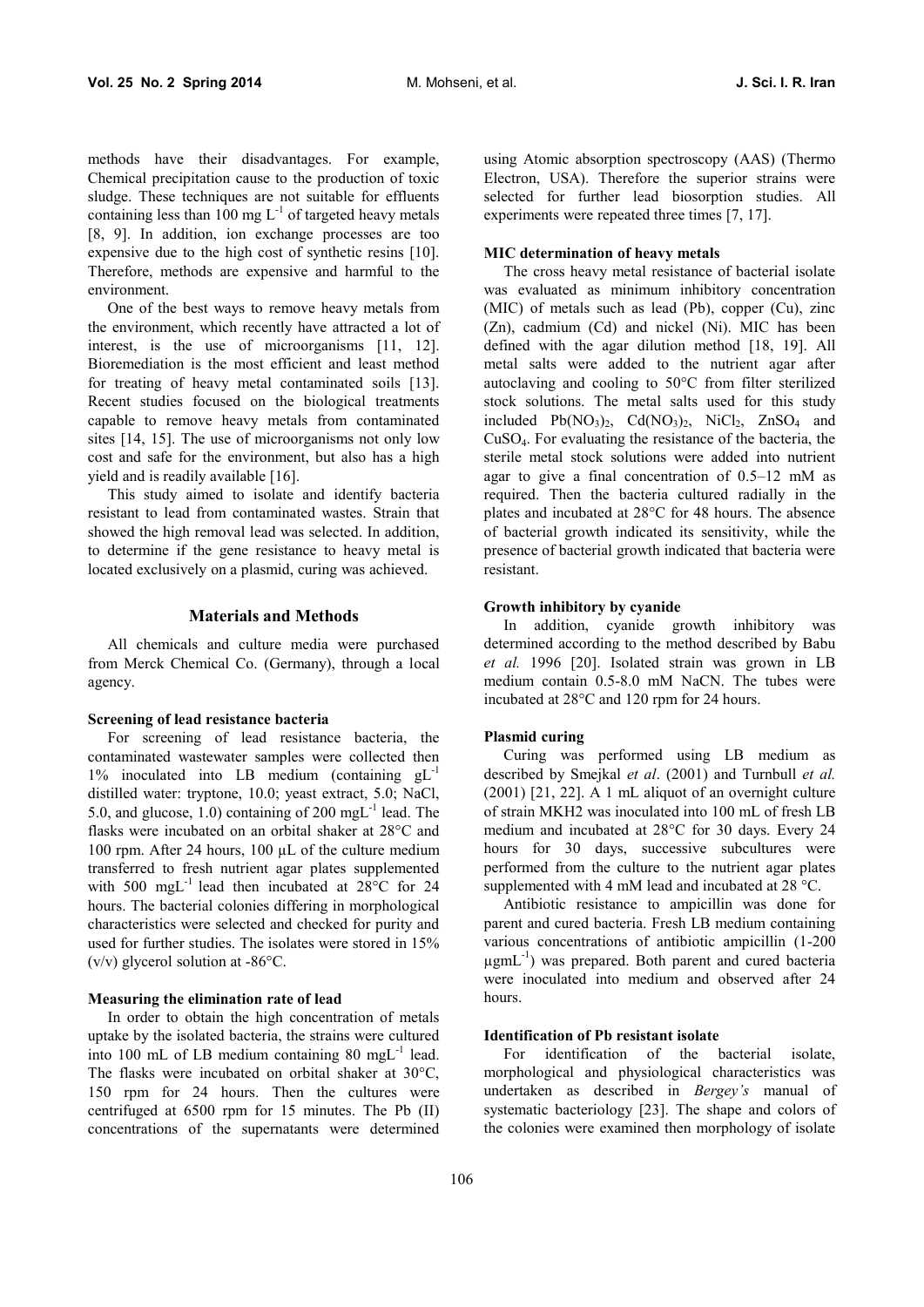**Table 1**. Minimum inhibitory concentration of heavy metals (mM) on growth of MKH2 using agar dilution method.

| Isolate | Concentration of heavy metals (mM) |  |  |                   |  |
|---------|------------------------------------|--|--|-------------------|--|
|         |                                    |  |  |                   |  |
|         |                                    |  |  | $^{\prime\prime}$ |  |

was examined under the microscope after Gram staining.

### *16S rRNA* **PCR and phylogenetic analysis**

For molecular identification of the isolate, genomic DNA was extracted using a standard bead beating method [24]. The extracted DNA was examined using 0.8% (w/v) agarose gel electrophoresis. The *16S rRNA* gene was PCR amplified using universal bacterial *16S rRNA* primers (PA 5′-AGAGTTTGATCCTGGCTCAG- 3′ and PH 5′-AAGGAGGTGATCCAGCCGCA-3′). The thermocycler was programmed to denature at 95°C for 5 minutes followed by 35 cycles of 1 minute at 95°C, 1 minute at 50°C and 72°C for 2 minutes with a final extension step for 5 minutes at 72°C. The PCR products were purified using a GeneJet PCR purification kit (Thermo Scientific, Lithuania) according to the manufacturer's instructions. Purified products were sequenced by GATC Biotech (Germany). The *16S rRNA* gene sequences was analyzed against those available from the National Centre for Biotechnology Information (NCBI) database using the BLAST search system to identify the most similar sequence alignment [25].

For phylogenetic analyses, all reference sequences were obtained from NCBI. Then the sequences were aligned using the multiple sequence alignment program

ClustalX. Neighbor joining phylogenetic trees were constructed using the Molecular Evolutionary Genetics Analysis package (MEGA5) [26].

#### **Results**

### **Lead resistance bacteria**

In this study, twelve isolates were screened from LB medium supplemented with initial level of lead. Bacterial isolates, including Gram-positive and Gram negative bacteria, were examined for lead uptake capacity using AAS after 24 hours incubation at 28°C (Figure 1). The results indicated that the isolate MKH2 were removed Pb (II) 95.06% and lead concentration was reduced from  $80.0 \text{ mgL}^{-1}$  to  $3.952 \text{ mgL}^{-1}$ . Therefore, the Gram-negative isolate MKH2 was shown high capacity for removal of heavy metal lead in the environment then selected for further studies.

## **Evaluation of heavy metal and cyanide resistance**

To examine the heavy metal resistance, MIC was undertaken using different metal concentration 0.5-13.0 mM. The results demonstrated that isolate MKH2 was shown high resistance to all tested heavy metals (Table 1). MKH2 was more resistant to  $Pb^{2+}$  (9.5 mM) and Ni<sup>2+</sup> (12.0 mM). The isolate was tolerant to multiple metal ions (data not shown). In addition, to determine cyanide



Figure 1. Percentage of lead removal by isolated bacteria MKH1-12 in a growth medium containing 80 mgL<sup>-1</sup> lead using AAS. Each data point represents the average and standard deviation of three replicates.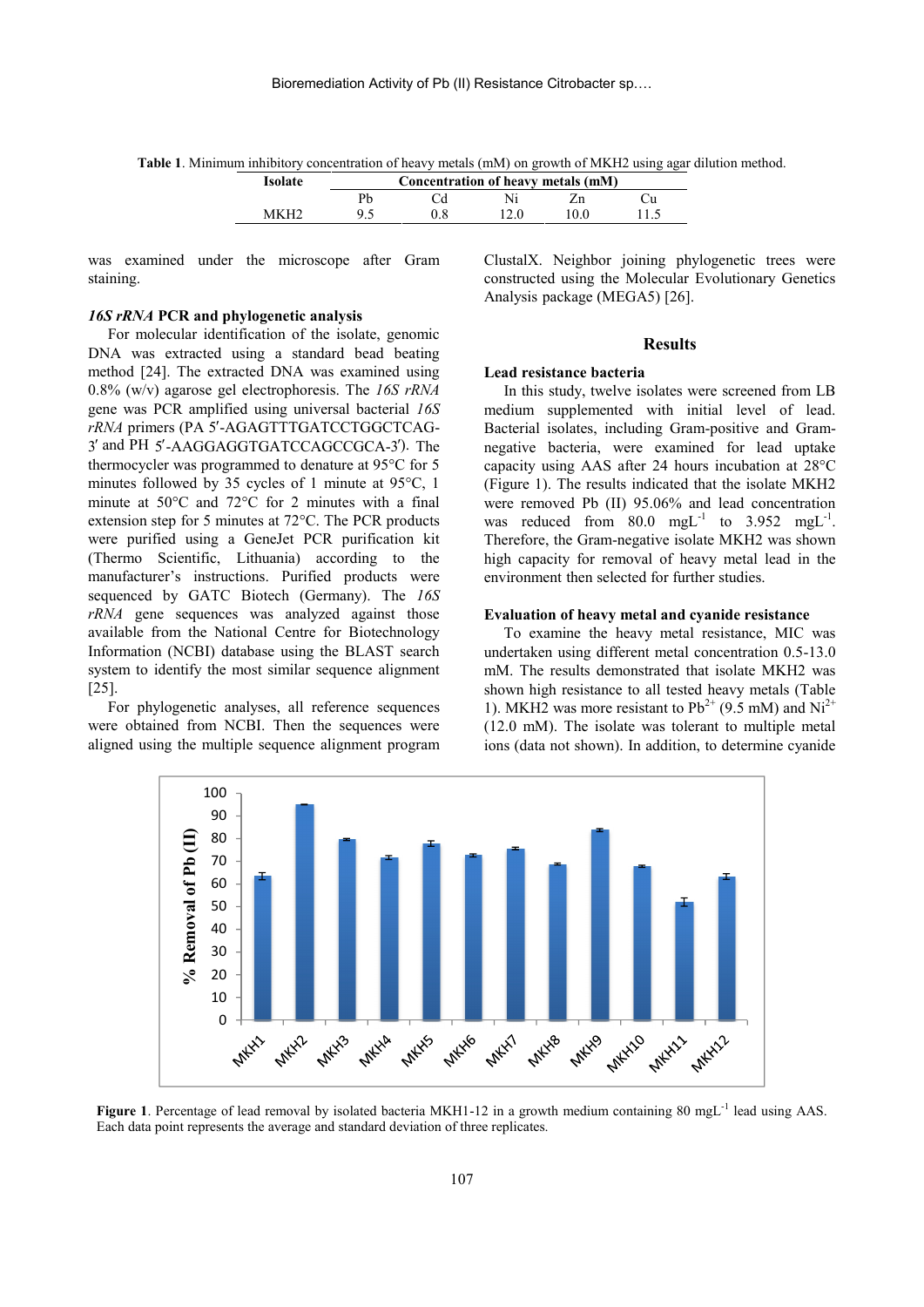

**Figure 2**. Neighbour-joining tree showing phylogenetic relationships of *16S rRNA* sequences isolate MKH2 to closely related sequences from GenBank. Bootstrap values of >50% are shown. Scale bars indicate Jukes-Cantor distances.

growth inhibitory, the isolate was cultured with NaCN. The results indicated that MKH2 was able to grow at high cyanide concentration (7 mM) after 24 hours.

### **Plasmid curing**

Plasmid curing is carried out to confirm whether the genes for resistance are encoded by genomic DNA or plasmid DNA. There was no change for heavy metal resistance in MKH2 after curing. These results demonstrate that the resistance to heavy metals in the MKH2 is possibly conferred chromosomally.

The isolates were examined for ampicillin resistance to confirm plasmid curing experiments. The parent MKH2 was resistance to  $100 \mu g m L^{-1}$  ampicillin but the cured strain was unable to grow at this condition. The results revealed that the isolate lost the resistance plasmid after curing experiment. Therefore the cured MKH2 lost the antibiotic resistance function whereas the parent MKH2 was resistant to ampicillin. These results suggested that the bacterial plasmid lost during curing.

#### **Identification and phylogenetic analysis**

For identification of Gram negative, rod shaped isolate MKH2, partial sequences of *16S rRNA* fragments were performed. The *16S rRNA* fragments were analysed using BLAST subroutine to search for related sequences in NCBI (National Center for Biotechnology Information) database. The BLAST query revealed that the isolates MKH2 was most similar to *Citrobacter*

108

*freundii* with 98% homology. Phylogenetic analysis confirmed that the isolate was found to be similar to *Citrobacter*, belong to γ*-Proteobacteria* (Figure 2). In addition, the *16S rRNA* sequences for the Pb resistance isolate *Citrobacter* sp. MKH2 was deposited in the NCBI GenBank under accession number KF738140.

### **Discussion**

Heavy metals pollution in the environment has become a major problem because its toxicity, non biodegradability and bio-accumulation. Bioremediation is the best affected choice to cleaning up the contaminated sites with advantages such as low cost and large available quantities and environmental friendly. Lead is one of the dangerous metals that can threaten human health. Many studies have been focused on toxic effect of lead on human health [27-29]. These studies indicated that are necessary to remove lead from the environments. Many microorganisms have been reported to remove lead such as *Bacillus*, *Citrobacter*, *Pseudomonas, Plectonema, Saccharomyces* and *Aspergillus* [27]. In this research, a bacterium resistance to heavy metals was isolated from contaminated area. This isolate had the ability to remove up to 90% of lead after 24 hours. Due to high resistance and removal of heavy metals, the isolate MKH2 can be used for remediation of lead hazardous metal from environments. Heavy metals resistance bacteria have been reported in both gram-negative and gram-positive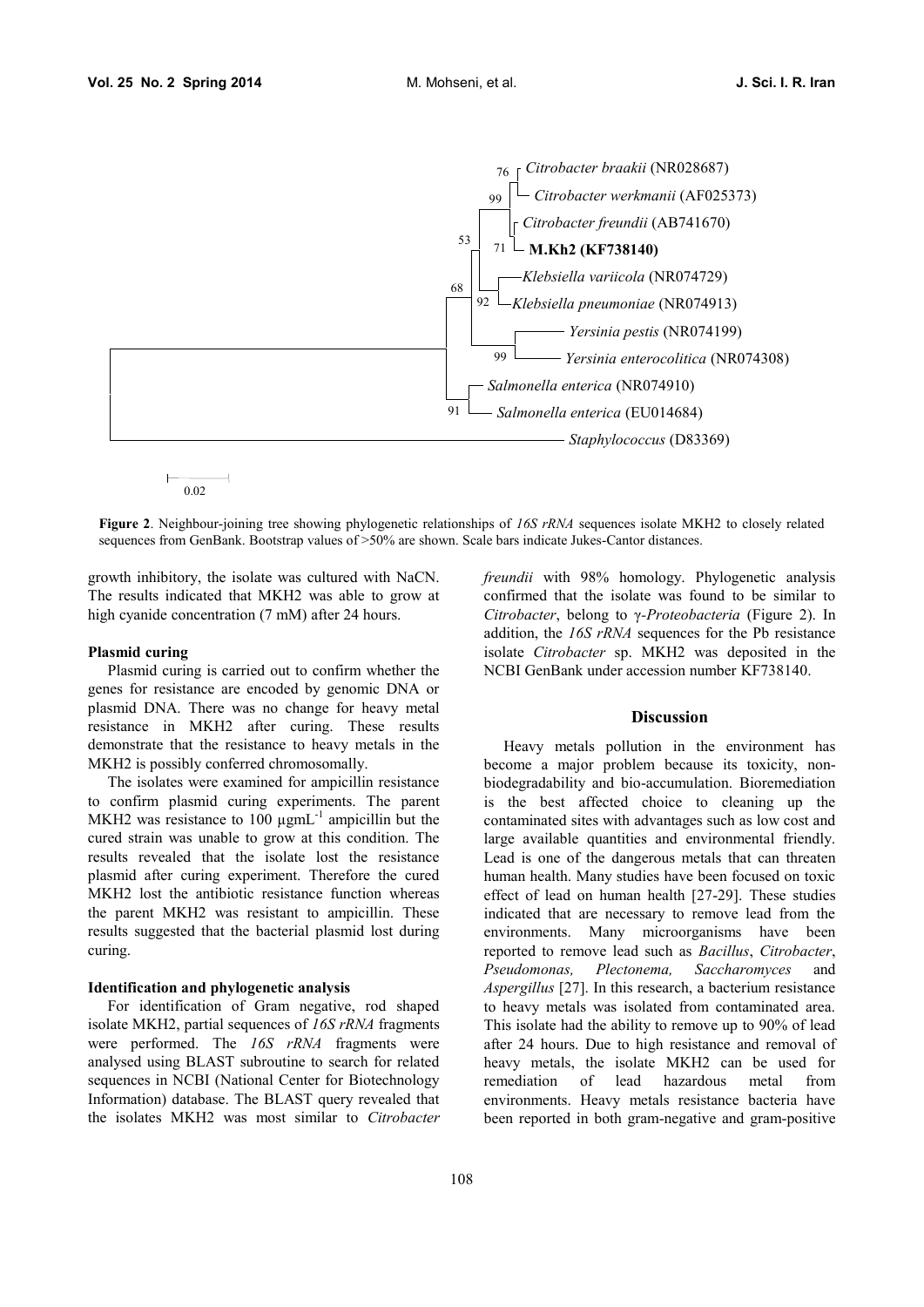strains that isolated from lead-contaminated sites. Roane (1999) isolated Pb-resistant *Pseudomonas marginalis* and *Bacillus megaterium* from contaminated soils and indicated that *P. marginalis* sequestered Pb extracellularly, while *B. megaterium* accumulated Pb intracellularly [30]. A Pb-resistant *P. aeruginosa* WI-1 was isolated from contaminated site that accumulated high amount of Pb intracellular by metallothionein [31]. Shin *et al.* (2012) isolated *Bacillus* sp. MN3-4 from metal hyper accumulator roots that resists high concentrations of lead via extracellular sequestration and intracellular accumulation [19]. MKH2 that isolated in this study was gram-negative. BLAST subroutine of *16S rRNA* was shown that MKH2 was most similar to *Citrobacter freundii*. Isolate MKH2 was grown at the presence of 9.5 mM Pb (II). In addition, MKH2 was resistance to other heavy metals including zinc, nickel, copper and cadmium.

Cyanide compounds are widely used in various chemical industries including metals, mining, plating, evaporation and coal. These compounds are highly toxic to living organisms, particularly in inactivating the respiration system by tightly binding to terminal oxidase [32-35]. The isolate was also resistance to 7 mM cyanide. The results demonstrated that this isolate could remove heavy metals from environments while contaminated with cyanide.

Mechanisms for resistance and removal of heavy metals in bacteria may be encoded by chromosomal genes; however most resistance systems appeared to be associated with plasmids [36]. Curing is the process of removing plasmids from a bacterial cell. Raja *et al.* (2009) reported that the isolate *Pseudomonas aeruginosa* exhibited resistance to heavy metals such as cadmium, chromium, nickel and lead [37]. Their results, after plasmid curing, showed that nickel and ampicillin resistance gene was conferred by plasmid DNA. Cadmium resistant gene was present on chromosomal DNA along with the gene for chromium resistance. According to their finding, lead resistance genes was shown to be present on the chromosomal DNA rather than the plasmid DNA as the cured and parent cultures remained similar in lead resistance. The results of study by Samanta *et al*. (2012) indicated that the genes for antibiotic and heavy metal resistance of the *Bacillus* sp. may be reside on plasmid DNA [38]. The results of our study indicated that resistance to ampicillin was lost whereas resistance to lead was remained after plasmid curing in MKH2. Therefore, lead resistance in MKH2 was probably related to chromosomal genes. A similar finding was observed from a plasmid curing determinant in *Citrobacter freundii* [39]. This study suggested that ampicillin resistance were conferred by

plasmid DNA, while lead resistance seems to be encoded by genes of the bacterial chromosome.

#### *Conclusion*

In this study, MKH2 was isolated with high resistance activity to heavy metals, lead. In addition, due to the resistance to cyanide, the isolate may useful for treatment of wastewater co-contaminated with heavy metals and cyanide. Our results indicated that resistance to heavy metal was chromosomally in MKH2. Therefore, this isolate may be employed as a suitable model of microorganism for removal of hazardous metal in high-risk contaminated environmental sites.

#### **References**

- 1. Wang J. and Chen C. Biosorbents for heavy metals removal and their future. *Biotechnol. Adv.* **27** (2): 195-226 (2009).
- 2. Cabuk A., Akar T., Tunali S. and Gedikli S. Biosorption of Pb (II) by industrial strain of *Saccharomyces cerevisiae* immobilized on the biomatrix of cone biomass of Pinusnigra: Equilibrium and mechanism analysis. *Chem. Eng. J.* **131** (1): 293-300 (2007).
- 3. Ruengsitagoon W., Chisvert A. and Liawruangrath S. Flow injection spectrophotometric determination of lead using 1, 5-diphenylthio carbazone in aqueous micellar. *Talanta* **81** (1): 709-713 (2010).
- 4. Ray L., Paul S., Bera D. and Chattopadhyay P. Bioaccumulation of Pb (II) from aqueous solutions by *Bacillus cereus* M1. *J. Hazard. Subst. Res.* **5** (2): 1-13 (2006).
- 5. Kabbashi N.A., Atieh M.A., Al-Mamun A., Mirghami M.E., Alam M.D.Z. and Yahya N. Kinetic adsorption of application of carbon nanotubes for Pb (II) removal from aqueous solution. *J. Environment. Sci.* **21** (4): 539-544 (2009).
- 6. Lo W., Chua H., Lam K.H. and Bi S.P. A comparative investigation on the biosorption of lead by filamentous fungal biomass. *Chemosphere* **39** (15): 2723-2736 (1999).
- 7. Guo H., Luo S., Chen L., Xiao X., Xi Q. and Wei W. Bioremediation of heavy metals by growing hyper accumulator endophytic bacterium *Bacillus* sp. L14. *Bioresour. Technol.* **101** (22): 8599-8605 (2010).
- 8. Shen L., Xia J.L., He H. and Nie Z.Y. Comparative study on biosorption of Pb (II) and Cr (VI) by *Synechococcus* sp. *Trans. Nonferrous Met. Soc. China* **18** (6): 1336-1342 (2008).
- 9. Vargas-García M.D.C., López M.J., Suárez-Estrella F. and Moreno J. Compost as a source of microbial isolates for the bioremediation of heavy metals: *In vitro* selection. *Sci. Total. Environ.* **431**: 62-67 (2012).
- 10. Selatnia A., Boukazoula A., Kechid N., Bakhti M.Z., Chergui A. and Kerchich Y. Biosorption of lead (II) from aqueous solution by a bacterial dead *Streptomyces rimosus* biomass. *Biochem. Eng. J.* **19** (2): 127-135 (2004).
- 11. Kavamura V.N. and Esposito E. Biotechnological strategies applied to the decontamination of soils polluted with heavy metals. *Biotechnol. Adv.* **28** (1): 61-69 (2010).